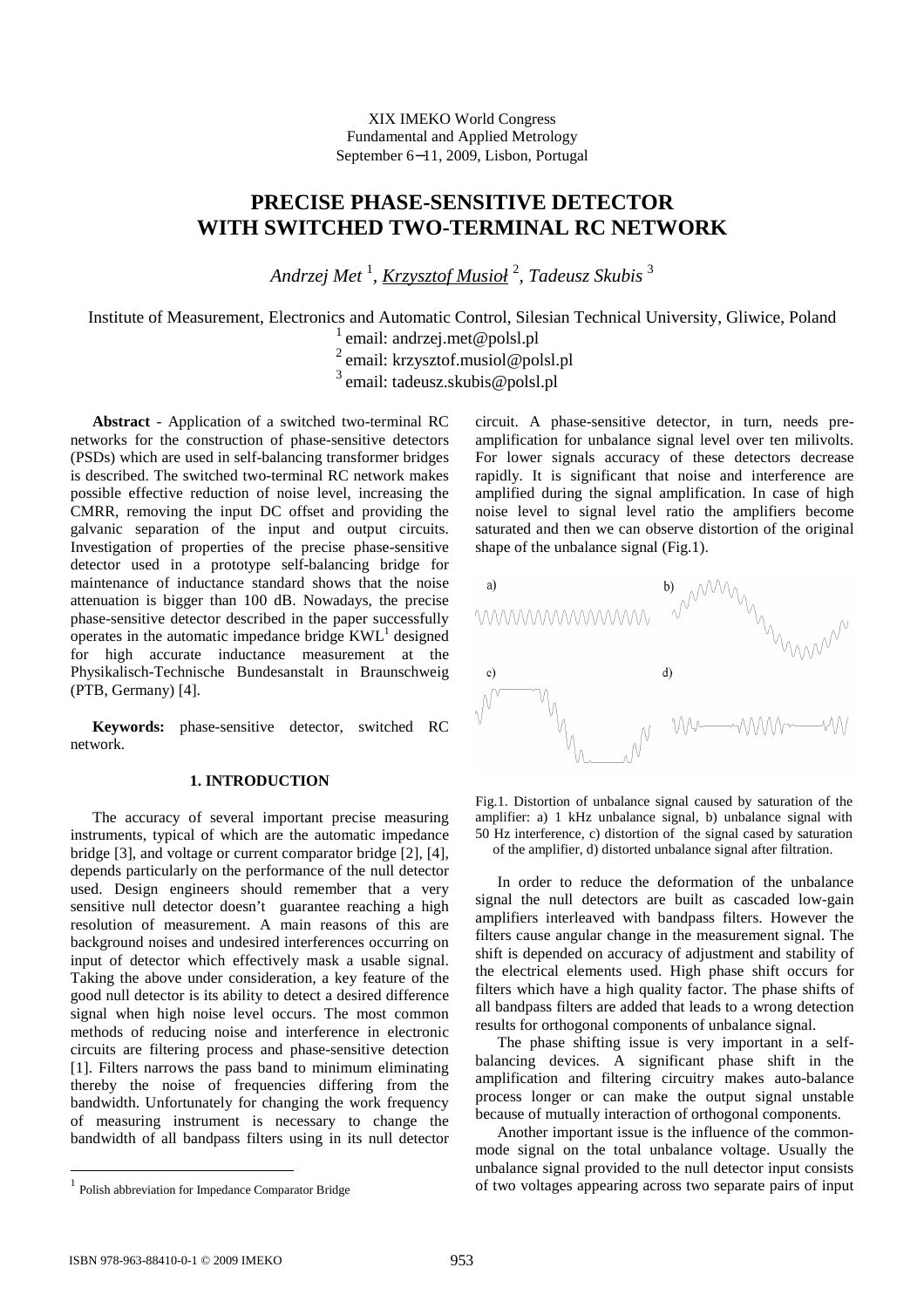terminals. Hence, a differential amplifier has to be used as the input stage of the null detector. A real differential amplifier also slightly amplify the common-mode signal which leads to a wrong measurement result of the unbalance voltage. A ratio of the differential signal gain to the common-mode signal gain is determined by the Common-Mode Rejection Radio (CMRR). In practice, the value of the CMRR depends on the accuracy and stability of the resistors used in the feedback loop of the amplifier. For AC signals the parasitic parameters of the resistors used and the parasitic coupling effects should be taken into account. As known, for the most of measuring instruments the best solution is based on application of instrumentation amplifiers which are particularly suitable for use in test and measurement equipment. However, in high-precision instruments used e.g. for impedance standard comparison the null detector should meet the highest accuracy requirements. Then commercial instrumentation amplifiers which doesn't guarantee the CMRR higher than 100dB (1kHz) cannot be applied.

#### **2. SWITCHED RC NETWORK**

As noted in the earlier consideration the main engineering problems appearing during design of the precise null detector are removing noise and interference from the useful signal without significant phase distortion and ensuring possibly high CMRR. A null detector circuit proposed by the authors, based on switched RC network, meets all the above requirements.



Fig. 2. Switched two-terminal RC network: a) differential signal  $U_1$ - $U_2$ , b) switching square wave, c) voltage on the RC network terminal, d) output signal *U*<sup>3</sup> .

The circuit is equipped with a pair of CMOS switches which alternately connects a two-terminal RC network to an input voltage and after a half period  $(T/2)$  - across an output capacitor  $C_2$  (Fig. 2). The 1 kHz switching frequency<sup>2</sup> is synchronous with the input sine wave frequency (Fig. 2a,b). If the two signals are in phase then the RC network is connected to the input voltage during positive values of the input sine wave. The situation is analogous to connecting the full-wave rectified sine to the two-terminal RC network. The capacitor  $C_1$  is periodically charged until the voltage between its plates reaches the mean value of full-wave rectified sine, which equals

$$
U_{\text{AVG}} = \frac{2}{T} \int_{0}^{T/2} [U_1(t) - U_2(t)] dt = \frac{2}{\pi} \cdot U_m \tag{1}
$$

When the negative values of the input sinusoid wave are generated, the RC network is connected to the output capacitor  $C_2$ . Then a part of charge stored on the capacitor  $C_1$  is transmitted to capacitor  $C_2$ . Because the capacitance of  $C_2$  is much smaller then  $C_1$  so the voltage across the capacitor  $C_1$  decreases slightly. In a steady-state the voltages across  $C_1$  and  $C_2$  are equal and the charge doesn't flow. The capacitor  $C_2$  acts in the circuit as an holding capacitor and can be loaded only by a high resistance input circuit like a voltage follower with FETs input.

As mentioned before, when the positive values of the switching signal are generated, the input differential voltage  $(U_1-U_2)$  is connected to the RC network. The common-mode signal doesn't have any influence on the charging process of the capacitor  $C_1$ . Theoretically the circuit shown in Fig.2 is characterized by an infinitely large CMRR. In practice, the parasitic capacitances of the switches limit the CMRR to about 120 dB. However, this value is high enough that the two-terminal RC network can be used in high-precision measuring instruments. The CMRR can be additionally increased by increasing the capacitance  $C_1$  or by accurate equalization of the parasitic capacitances of the switches.

An additional advantage of the switched RC network use is galvanic separation between the null detector and the measuring circuit.

The two-terminal RC network has also high frequencyfiltering properties. Impulse noises have a very small influence on charging process because of long time constant of the RC network. Other noises appearing on the input are averaged. The influence of the noises and interferences will be analyzed in the frequency domain. In Fig. 3a the spectrum  $W_1$  of the sine wave input voltage affected by white noise  $U_{\text{noise}}$  is shown. The spectrum  $W_2$  of the switching waveform is illustrated in Fig. 3b. When the value of the square wave is "1" the RC network is connected to the input voltage, whereas, when the level is "0" the RC network is connected to the output capacitor  $C_2$ . Because the mean DC voltage of such square wave equals 0.5 the spectrum has a peak in zero frequency. Voltage on the RC network terminal can be calculated in time domain as the

 $\overline{a}$ 

<sup>2</sup> In the KWL bridge the switching frequency equal to unbalance signal frequency is 1 kHz because of working frequency of the instrument. At National Measurement Institutes comparisons of inductance standards are usually carry out at 1 kHz.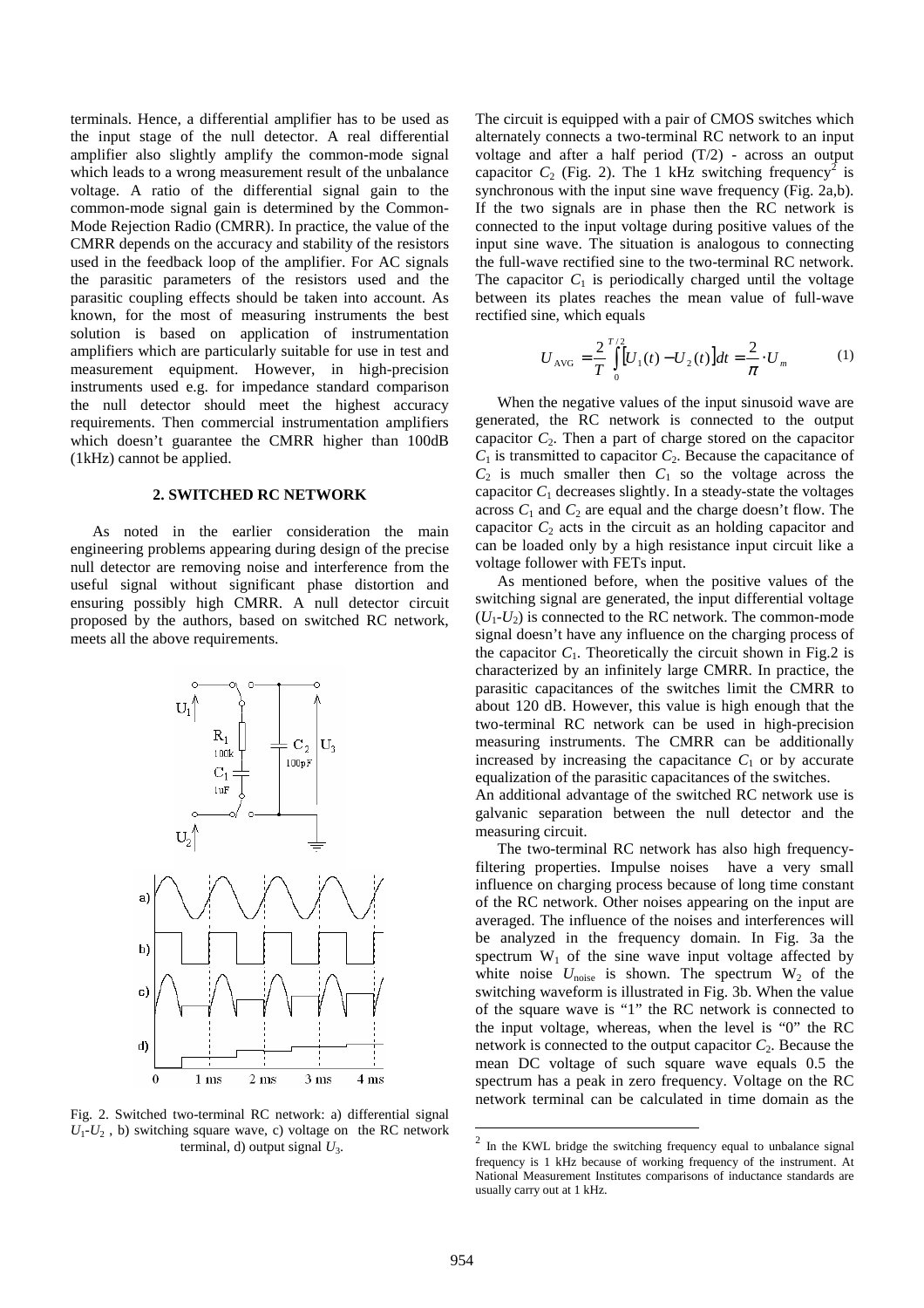product of the sine wave input signal and the square wave switching signal. Since multiplication in time domain corresponds to convolution in frequency domain we find that in frequency domain the signal on the two-terminal RC network looks like shown in Fig. 3c. According to the definition of convolution all harmonics of the square wave were shifted by the frequency  $f_s$  of the input signal. The frequency  $f_s$  component corresponds to a convolution of the fundamental frequency  $f_s$  component of the input sine wave and the DC component of the switching waveform. Since the switching frequency is synchronized with the input voltage frequency  $(f_s = f_{sw})$ , as the result of the convolution the first harmonic of the square wave was shifted to the zero frequency (DC).



Fig. 3. Spectrums of signals: a) input signal with a noise, b) spectrum of switching square wave, c) signal on the RC network terminal (convolution of the spectrums  $W_1$  and  $W_2$ ), d) spectrum of the output voltage  $U_3$ .

The two-terminal  $R_1C_1$  network acts also as the firstorder low-pass filter. The cutoff frequency of the filter is determined by its  $R_1C_1$  time constant. Taking all of the above under consideration, the higher harmonics content of the output voltage  $U_3$  is reduced. The filter passes only very low frequency components. The components are generated mainly by noise sources around the fundamental switching frequency (influence of noise sources around the higher switching frequency is limited). For example, for component values refer to the Fig.2 the cutoff frequency equals 1.6 Hz, so the filtering efficiency is very high.

A main disadvantage of the circuit shown in Fig. 2 is that it passes the DC component to the output terminal. Theoretically, for a AC measuring instrument based on a transformer bridge it doesn't affect the measurement. However, for a high-precision instrument even voltage of the order of several  $\mu$ V generated in the measurement circuit according to the Seebeck effect may affect the right output unbalance signal. The other disadvantage is that the DC voltage is the usable output signal. The voltage should be significantly amplified. Then the input offset voltages and bias currents of the instrumentation amplifiers can distort the unbalance signal. Hence, the switched two-terminal RC network should operate with the op-amps which have the best DC performance.

## **3. DUAL SWITCHED RC NETWORK**

The disadvantages mentioned above can be eliminated by modification of the circuit. In Fig. 4 a modified circuit consisting of two switched RC networks is shown.



Fig.4. Alternately switched two-terminal RC networks: a) differential voltage  $U_1-U_2$ , b) switching waveform, c) output signal *U*<sup>3</sup> .

The structure and properties of each single network are the same as described in chapter 2. The inputs and the outputs of the networks are connected in parallel and the time constants  $R_1C_1$  and  $R_2C_2$  are equal. The principle of operation of the dual RC network is based on alternately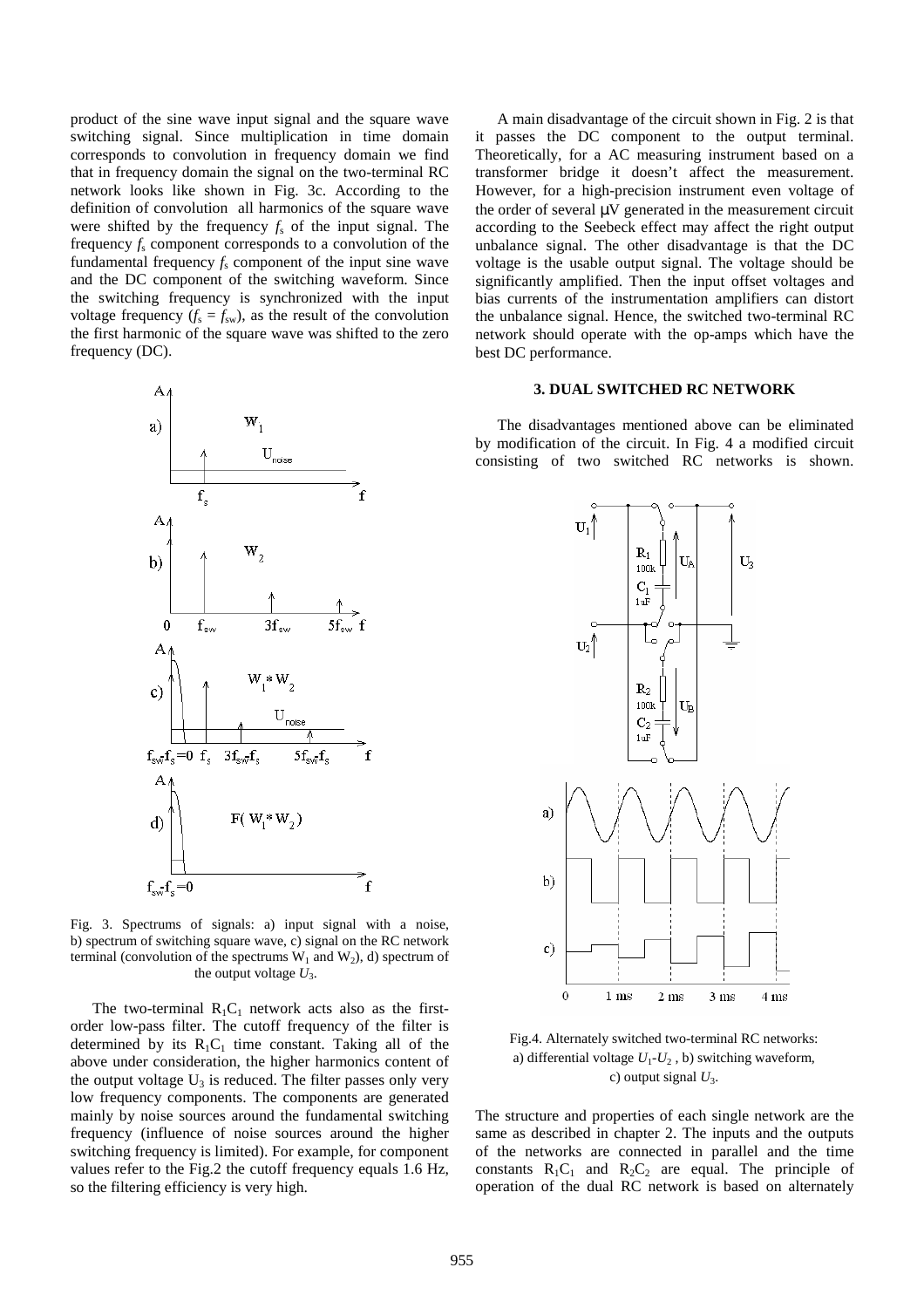switching of two RC networks. If the first network is connected to the input voltage, then the second one is connected to the output terminal, and vice-versa. Because on the  $R_2C_2$  network the negative part of the input sine wave appears, the voltage  $U_B$  has the same magnitude as  $U_A$ , but opposite sign. Hence, the output voltage  $U_3$ , being the sum of the  $U_A$  and the  $U_B$  (Fig. 4c), in the steady-state becomes the square wave with levels:  $+/- U_{AVG}$  (given by (1)). The frequency of the output signal is equal to the switching frequency and the frequency of the input sine wave. An essential feature to notice is that if a DC component appears on the input, it will be transferred to the output but the peakto-peak amplitude of the output square wave is independent of the DC component and still equal to  $2U<sub>AVG</sub>$ . The output signal  $U_3$  is further amplified by the AC amplifier. However, the DC component transferred to the output isn't amplified by the AC amplifier. The input offset voltages of the operational amplifiers also don't affect the unbalance voltage. Additional advantage of the dual switched network is that the output square wave amplitude is twice the amplitude of the output signal for the single RC network.

The amplified AC signal is proportional to the component of the input signal which is in phase with the switching signal. The peak-to-peak value of the output square wave can be expressed as

$$
U_{pp} = \left| 2 \cdot k \cdot U_{\text{AVG}} \cos \varphi_{s, \text{sw}} \right|, \tag{2}
$$

where:  $k - \text{gain}$  of the AC amplifier,

 $U_{\text{AVG}}$  – average value of the full-wave rectified input sine wave,

 $\varphi_{s,sw}$  – angle between sine and switching waveforms.

The output square wave after amplification can be detected by the normal or the phase-sensitive detector. The following equation describes the mean PSD output voltage

$$
U_{out} = \left| k \cdot U_{\text{AVG}} \cos \varphi_{s, \text{sw}} \right|,\tag{3}
$$

for the normal half-wave detector, and

$$
U_{out} = k \cdot U_{\text{AVG}} \cos \varphi_{s,sw}, \qquad (4)
$$

for the phase-sensitive half-wave detector.

The equation (4) shows that the phase-sensitive detection gives information about the amplitude and the phase difference of the input sine excitation and reference switching waveform.

#### **4. PRECISE PHASE-SENSITIVE DETECTOR**

A block diagram of the precise phase-sensitive detector using the dual switched two-terminal RC network is shown in Fig. 5. The first block is the dual switched RC network shown in Fig. 4. The output voltage  $U_3$  is amplified by the AC amplifier with high gain. Because the RC network eliminates noises and interferences from the input sine wave, distortion of the original shape of the unbalance signal caused by the saturation of the amplifier (Fig. 1)



Fig.5. Block diagram of precise phase-sensitive detector using dual switched two-terminal RC networks.

doesn't occur. As a phase-sensitive detector acts an electronic switch which periodically grounds one plate of the capacitor C. On the output of the phase-sensitive detector the square wave with 50% duty cycle and the amplitude given by the (2) appears. The low-pass filter eliminates the switching frequency component and passes the usable DC component. The detector shown in Fig. 5 is a very high sensitive and noise-proof. Hence, it can be successfully used as a null detector in precise measuring instruments. Because of using the amplifier with high gain and the electronic switch with non-zero resistance, the gain of the unbalance voltage is not known precisely. This issue isn't important in null detector design but can be significant for phase-sensitive voltmeters design where it causes a small multiplicative error.

#### *4.1. Feedback loop*

A high stability of the gain of the unbalance voltage can be obtained by using the global feedback loop. In Fig. 6 a block diagram of a precise phase-sensitive detector with global feedback loop is shown.



Fig.6. Block diagram of precise PSD with global feedback loop.

In the circuit the voltage from output of the phasesensitive detector is delivered to the integrator. The mean DC voltage is returned from the output of the integrator through the resistive divider and the DC/AD converter to the input of the AC amplifier. The use of the feedback loop allows to set the DC voltage on the output of the integrator on the level for which the voltage on the input of the integrator equals zero (then  $U_c = U_3$ ). The gain of the circuit is set by the precise resistive divider, consisting of two resistors  $R_{f1}$  and  $R_{f2}$ . When the input differential voltage is a